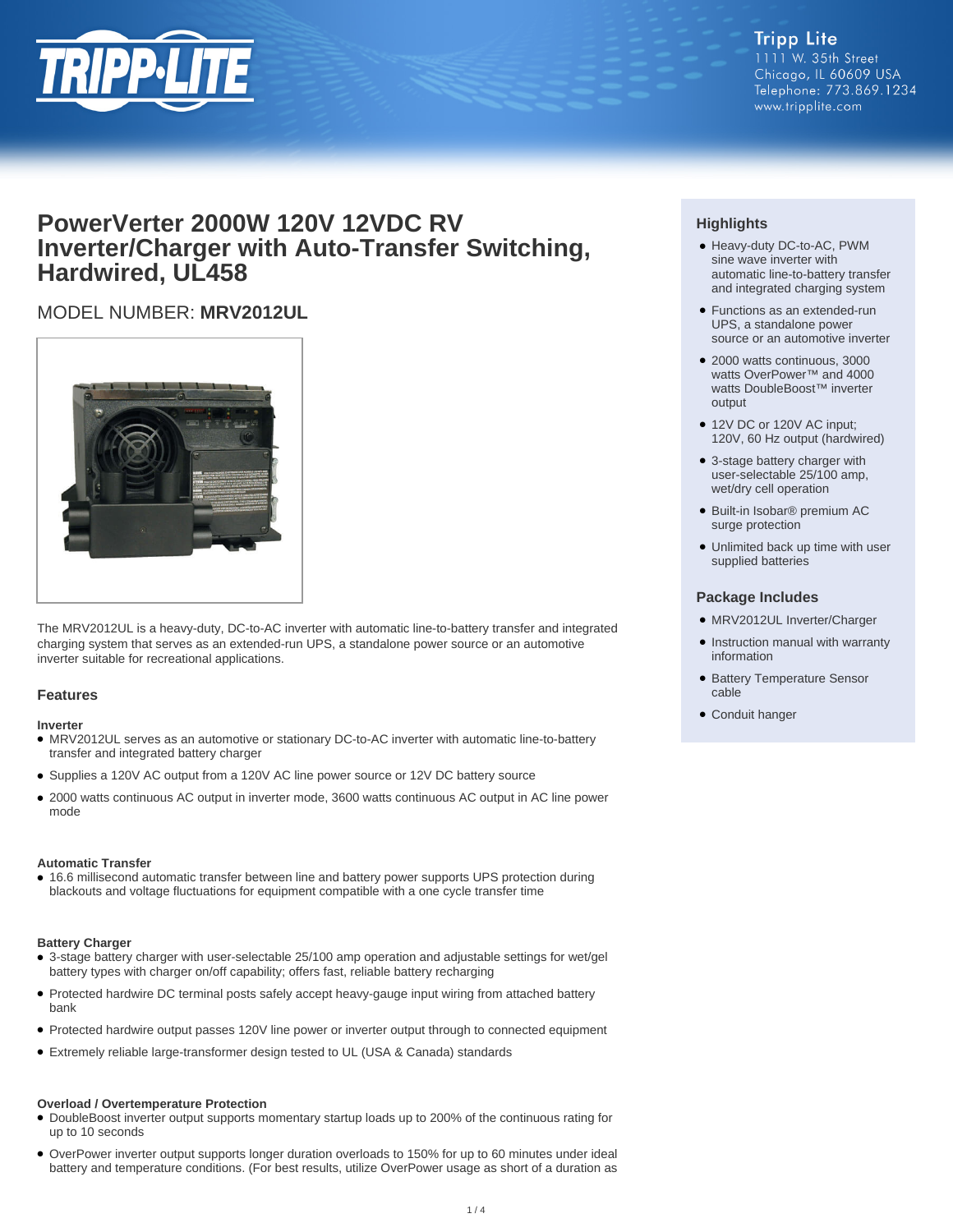

possible, ensure battery bank and cabling is able to provide full nominal DC voltage under load and allow inverter/charger to fully cool before and after OverPower usage.)

- Resettable 25A charger AC input breaker and variable-speed cooling fan protect the inverter from loadand temperature-related failures
- Grounding lug properly connects the inverter/charger system to earth ground or vehicle grounding system
- Automatic overload and thermal shutoff safely turns off inverter as excessive loads or overheating conditions develop

#### **Operating Modes / Display LEDs**

- 3-position operating mode switch supports "AUTO" mode to enable automatic transfer between DC and AC modes, CHARGE-ONLY to maintain a full battery charge when AC is present without auto transfer and SYSTEM OFF settings
- Six front panel LEDs display AC/DC operational modes, overload status, DC voltage level, shutdown status and system fault status
- 4 configuration dip-switches support wet/gel battery charging profiles, charger enable/disable capability, selectable 75/85/95/105V AC low voltage auto transfer points during brownout conditions
- 4 additional configuration dip-switches support 4 levels of charger limiting relative to output load size, a battery equalization program and battery charger low/high settings

#### **Optional Features**

- Front panel connector enables remote off/on switching (requires optional APSRM4 remote control module, sold separately)
- Load-sensing control dial enables adjustable load threshold required to automatically turn the inverter on and off in DC mode as load conditions change
- Battery temperature sensor with 20-ft. (6.09 m) cable to prolong battery life by adjusting the charge level based on battery temperature
- Ignition Switch Control Jack can be used to connect the Inverter to your vehicle's ignition switch in order to automatically
- control the Inverter.
- Automatic Generator Starter jack enables user configuration of automatic generator startup as inverter batteries drop to 11.5V DC and generator shutoff as inverter batteries are recharged to 14.1V DC

#### **Construction**

● Moisture-resistant construction enables vehicular operation in high-humidity environments

# **Specifications**

| <b>OVERVIEW</b>                    |                                                                                                                                                                                                                                                                       |
|------------------------------------|-----------------------------------------------------------------------------------------------------------------------------------------------------------------------------------------------------------------------------------------------------------------------|
| <b>UPC Code</b>                    | 037332149121                                                                                                                                                                                                                                                          |
| <b>INPUT</b>                       |                                                                                                                                                                                                                                                                       |
| Nominal Input Voltage(s) Supported | <b>120V AC</b>                                                                                                                                                                                                                                                        |
| Maximum Input Amps / Watts         | DC INPUT: Full continuous load - 190A at 12V DC. AC INPUT: 38 amps at 120V AC with full inverter and charger<br>load (20A max charger-only / combined input load to support charger and AC output is automatically controllable to<br>66%-33%-0% based on AC output I |
| Recommended Electrical Service     | DC INPUT: Requires 12V DC input source capable of delivering 190A for the required duration (when used at full<br>continuous capacity - DC requirements increase during Over-Power and Double-Boost operation). For automotive<br>applications, professional hardwire |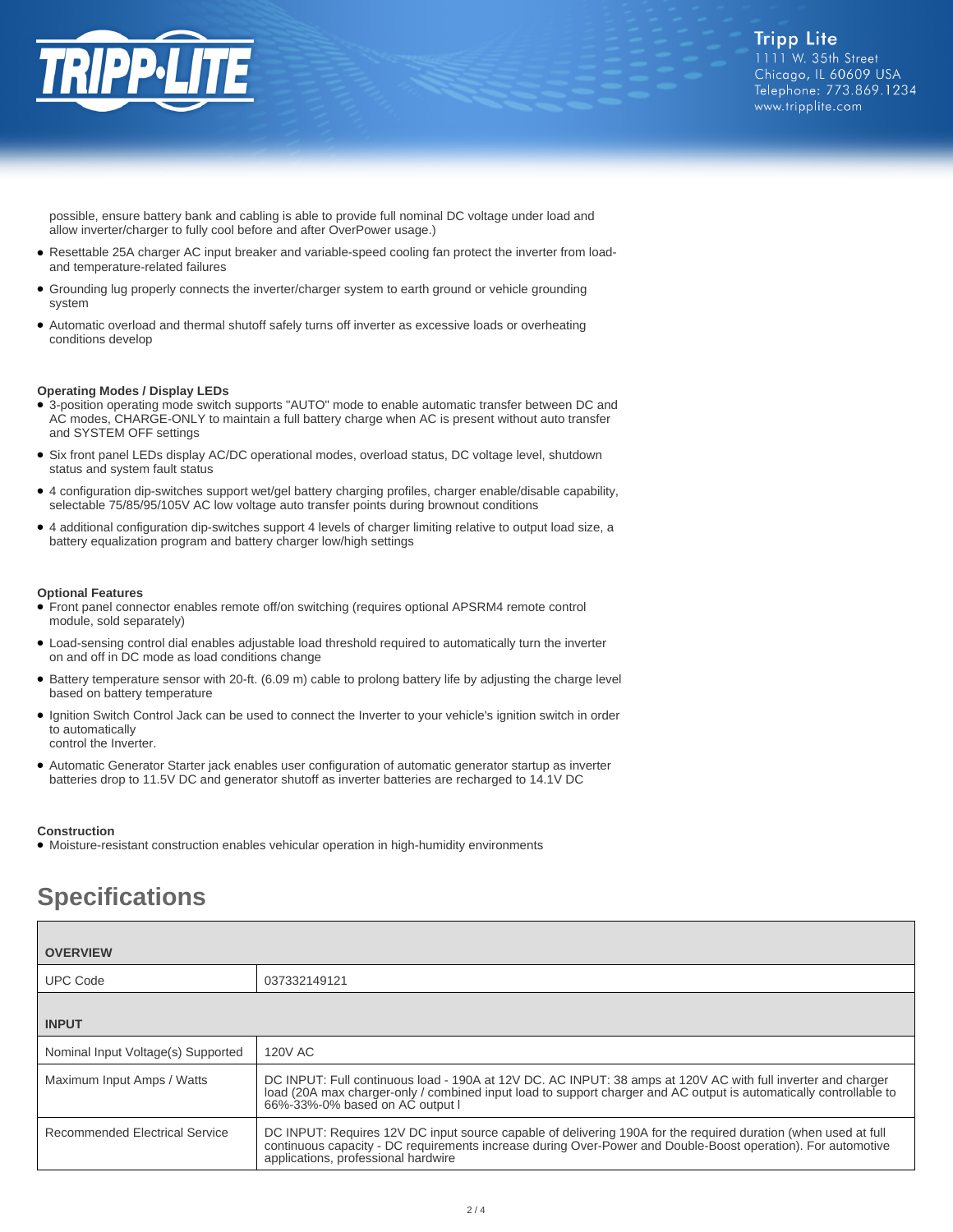

| Input Connection Type                        | DC INPUT: Set of 2 DC terminal posts. AC INPUT: hardwire. User supplies cabling. 0 gauge or larger (see manual).<br>AC INPUT: hardwire                                                                                                                                                                                                                                                                                  |  |
|----------------------------------------------|-------------------------------------------------------------------------------------------------------------------------------------------------------------------------------------------------------------------------------------------------------------------------------------------------------------------------------------------------------------------------------------------------------------------------|--|
| Voltage Compatibility (VAC)                  | 120                                                                                                                                                                                                                                                                                                                                                                                                                     |  |
| Voltage Compatibility (VDC)                  | 12                                                                                                                                                                                                                                                                                                                                                                                                                      |  |
| <b>OUTPUT</b>                                |                                                                                                                                                                                                                                                                                                                                                                                                                         |  |
| <b>Frequency Compatibility</b>               | 60 Hz                                                                                                                                                                                                                                                                                                                                                                                                                   |  |
| Pure Sine Wave Output                        | <b>No</b>                                                                                                                                                                                                                                                                                                                                                                                                               |  |
| Output (Watts)                               | 2000                                                                                                                                                                                                                                                                                                                                                                                                                    |  |
| Nominal Output Voltage(s)<br>Supported       | 120V                                                                                                                                                                                                                                                                                                                                                                                                                    |  |
| <b>Output Receptacles</b>                    | Hardwire                                                                                                                                                                                                                                                                                                                                                                                                                |  |
| Continuous Output Capacity (Watts)           | 2000                                                                                                                                                                                                                                                                                                                                                                                                                    |  |
| Peak Output Capacity (Watts)                 | 4000                                                                                                                                                                                                                                                                                                                                                                                                                    |  |
| <b>Output Voltage Regulation</b>             | LINE POWER (AC): Maintains 120V nominal sine wave output from line power source. INVERTER POWER (AC):<br>Maintains PWM sine wave output voltage of 120V AC (+/-5%).                                                                                                                                                                                                                                                     |  |
| <b>Output Frequency Regulation</b>           | 60 Hz (+/- 0.3 Hz)                                                                                                                                                                                                                                                                                                                                                                                                      |  |
| <b>Overload Protection</b>                   | Includes 25A input breaker dedicated to the charging system                                                                                                                                                                                                                                                                                                                                                             |  |
| <b>BATTERY</b>                               |                                                                                                                                                                                                                                                                                                                                                                                                                         |  |
| <b>Expandable Battery Runtime</b>            | Runtime is expandable with any number of user-supplied wet or gel type batteries                                                                                                                                                                                                                                                                                                                                        |  |
| Expandable Runtime                           | Yes                                                                                                                                                                                                                                                                                                                                                                                                                     |  |
| DC System Voltage (VDC)                      | 12                                                                                                                                                                                                                                                                                                                                                                                                                      |  |
| Battery Pack Accessory (Optional)            | <a class="productLink" href="//www.tripplite.com/12VDC-Sealed-Maintenance-Free-Battery-All-Inverter-&lt;br&gt;Chargers-12VDC-Battery-Connections~98-121">98-121</a> sealed lead acid battery (optional)                                                                                                                                                                                                                 |  |
| <b>Battery Charge</b>                        | 25A /100A (user-selectable)                                                                                                                                                                                                                                                                                                                                                                                             |  |
| LVC (Low Voltage Cut-Off)                    | 10V DC +/-3%                                                                                                                                                                                                                                                                                                                                                                                                            |  |
| <b>USER INTERFACE, ALERTS &amp; CONTROLS</b> |                                                                                                                                                                                                                                                                                                                                                                                                                         |  |
| <b>Front Panel LEDs</b>                      | 6 LEDs offer continuous status information on load (6 levels reported) and battery charge level (7 levels reported).<br>See manual for sequences.                                                                                                                                                                                                                                                                       |  |
| <b>Switches</b>                              | 3-position on/off/remote switch enables simple on/off power control plus auto/remote setting that enables distant<br>on/off control of the inverter system when used in conjunction with <a <br="" class="productLink">href="//www.tripplite.com/Remote-Control-Module-Tripp-Lite-PowerVerter-Inverters-Inverter-<br/>Chargers~APSRM4"&gt;APSRM4</a> accessory (sold separately) in inverter mode. In AC uninterruptibl |  |
| <b>PHYSICAL</b>                              |                                                                                                                                                                                                                                                                                                                                                                                                                         |  |
| <b>Material of Construction</b>              | Polycarbonate, Aluminum                                                                                                                                                                                                                                                                                                                                                                                                 |  |
| Cooling Method                               | Multi-speed fan                                                                                                                                                                                                                                                                                                                                                                                                         |  |
| <b>Included Accessories</b>                  | Battery temperature sensor cable; conduit hanger                                                                                                                                                                                                                                                                                                                                                                        |  |
| Form Factors Supported                       | Mounting slots enable secure placement of inverter on any horizontal surface (see manual for additional mounting<br>information)                                                                                                                                                                                                                                                                                        |  |